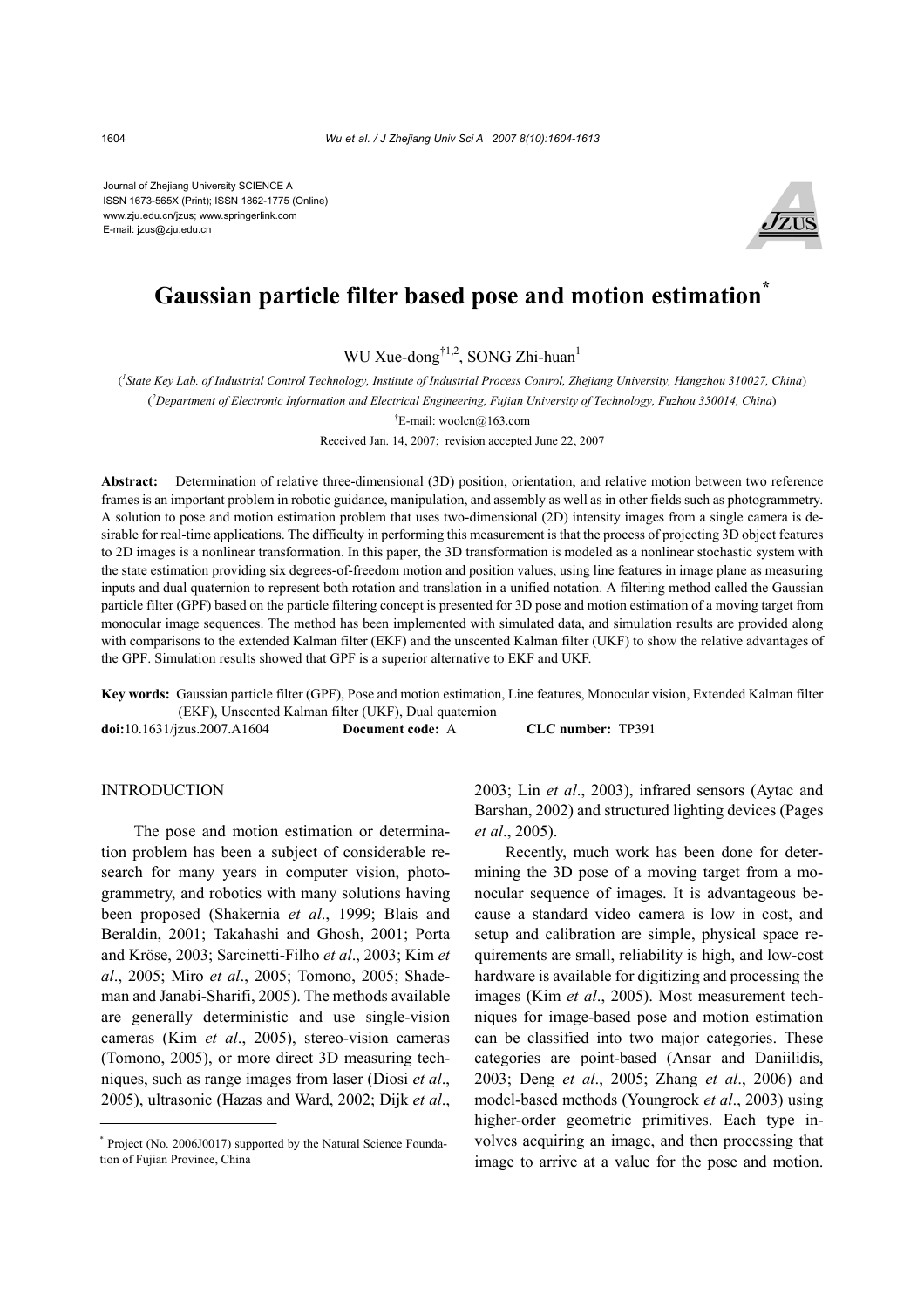However, the main body of research of image-based pose and motion estimation has been devoted to point features based algorithms. An alternative would be a line features based algorithm such as those provided by (Chang and Tsai, 1999; Andreff *et al*., 2002; Rehbinder and Ghosh, 2003; Aggarwal and Karl, 2006). Line features are present in many scenes and objects to a greater extent than point features, moreover, they may be more visible, as well, under a wider range of lighting and environmental conditions than points, and they are more robust than point features (Rehbinder and Ghosh, 2003).

Quaternion is limited in the sense that only rotation is represented in a full 3D transformation, and translation must be dealt with separately. To describe the relative translation and rotation between two coordinates, the usual way is by means of homogeneous transformation matrix, however, the dual number concept may be applied to quaternion as well as vectors and matrices. Chen (1991) introduced the screw theory in the hand-eye calibration, which is the first simultaneous consideration of rotation and translation in a geometric way; later, Daniilidis (1999) used dual quaternion to represent both 3D rotation and 3D translation in a unified notation.

For most nonlinear models, closed-form analytic expression for the posterior distributions do not exist in general. The extended Kalman filter (EKF) is a typical nonlinear estimation method and has been successfully implemented in some problems (Burl, 1993), but in others, it diverges or provides poor approximations. This is especially emphasized when the model is highly nonlinear. Efforts to improve the EKF have led to the new filters recently, like the unscented Kalman filter (UKF) by Julier and Uhlmann (2004), which uses deterministic sets of points in the space of state variable to obtain more accurate approximations to the mean and covariance than the EKF. However, divergence can still occur in some nonlinear problems for UKF. In order to overcome these flaws, Kotecha and Djuric (2003) proposed a new nonlinear estimation method called the Gaussian particle filter (GPF), which is used for tracking filtering and predictive distributions encountered in dynamic state-space models. The models are characterized with additive Gaussian noises, but the functions that appear in the process and observation equations are nonlinear functions. The underlying assumption is that the predictive and filtering distributions can be approximated as Gaussians. Unlike the EKF, which also assumes that these distributions are Gaussians and employs linearization of the functions in the process and observation equations, the GPF updates the Gaussian approximations by using particles that are propagated through the process and observation equations without approximations.

Therefore, in this paper, we explore the potential benefits of the GPF over the more traditional EKF and UKF for pose and motion estimation (Wu *et al*., 2006). The remainder of this paper is organized as follows. Section 2 gives line transformations with unit dual quaternion. The model of pose and motion estimation is described in Section 3. Section 4 introduces the EKF, UKF and GPF formulations used in our study, and Section 5 describes our experimental methodology and presents the experimental results. Section 6 concludes the paper.

# LINE TRANSFORMATIONS WITH UNIT DUAL QUATERNION

We will show how a line transformation can be written with the dual-quaternion product in this section.

A line in space with direction *l* through a point *P* can be represented with the 6-tuple (*l*, *m*), where *m* is the unit normal vector and  $m = P \times l$ . The constraints *l*·*m*=0 and |*l*|=1 guarantee that the degree of freedom of an arbitrary line in space is 4.

Applying a rotation *R* and a translation *t* to a given line  $(l_b, m_b)$ , we can obtain the transformed line  $(l_a, m_a)$ :

$$
\begin{cases}\nI_a = RI_b, \\
m_a = P_a \times I_a = (RP_b + t) \times RI_b \\
= R(P_b \times I_b) + t \times RI_b = Rm_b + t \times RI_b.\n\end{cases}
$$
\n(1)

We change from vector to quaternion notation, which means that *l* is represented by a quaternion with zero scalar part  $l=(0, l)$ . The terms containing rotation can be easily written with quaternion. The crossproduct is tackled with the identity (in this paper,  $q^*$  is the conjugate of quaternion  $q$ ) (Daniilidis, 1999):

$$
(0, t \times q) = (qt^* + tq)/2,
$$
 (2)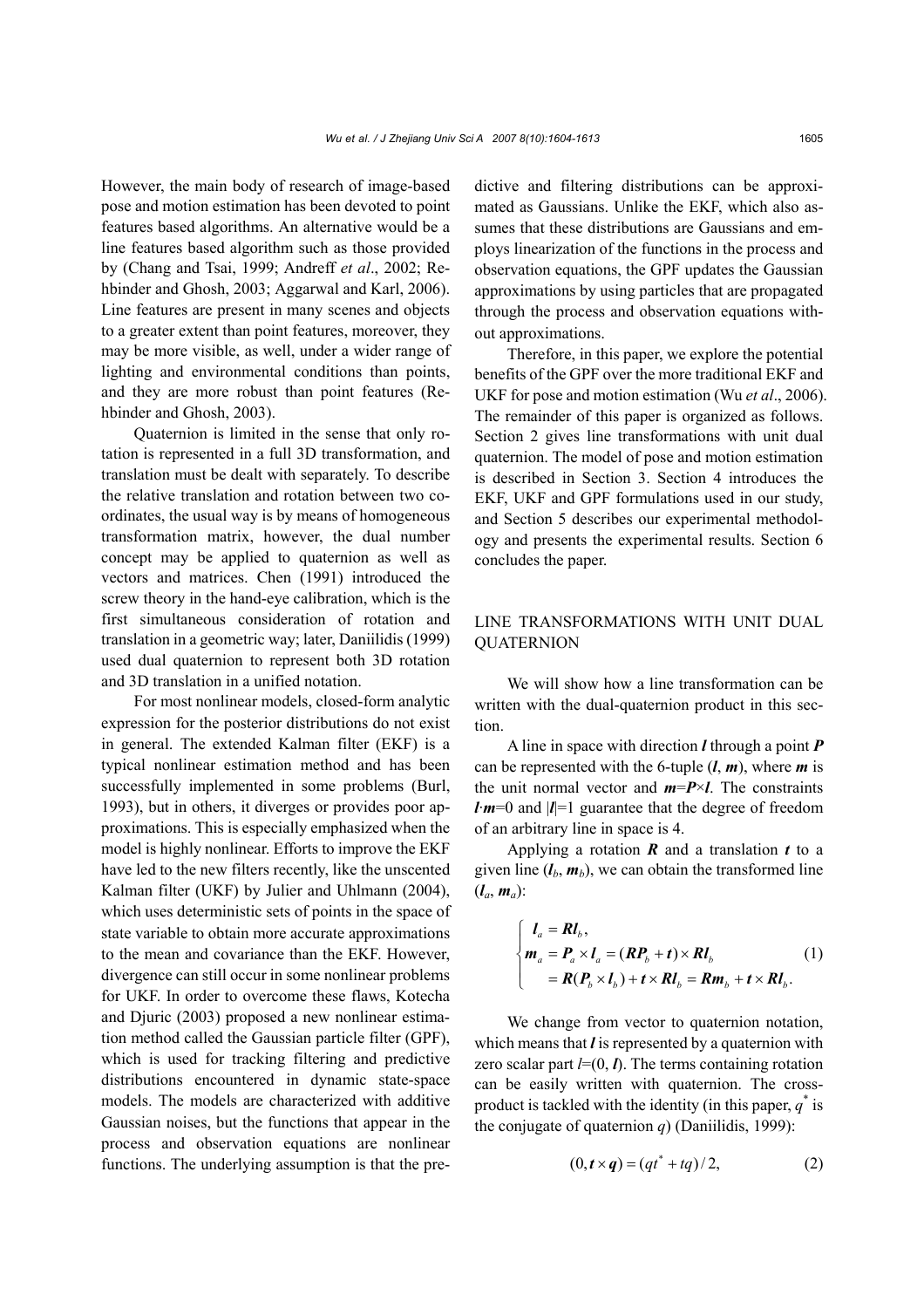where *t* is the translation quaternion  $(0, t)$  and *q* is the rotation quaternion  $(0, q)$ . Using the identity Eq.(2), we can obtain

$$
\begin{cases}\n l_a = q l_b q^*, \\
 m_a = q m_b q^* + (q l_b q^* t^* + t q l_b q^*)/2.\n\end{cases}
$$
\n(3)

We define a new quaternion  $\overline{q} = tq/2$  and a dual quaternion  $\hat{q} = q + \epsilon \overline{q}$ . It can be easily shown that Eq.(3) is equivalent to

$$
l_a + \epsilon m_a = (q + \epsilon \overline{q})(l_b + \epsilon m_b)(q^* + \epsilon \overline{q}^*).
$$
 (4)

Denoting also the lines by dual quaternion  $\hat{l}_a$  and  $\hat{l}_b$ , we obtain

$$
\hat{l}_a = \hat{q}\hat{l}_b\hat{q}^*.\tag{5}
$$

This formula resembles the rotation of points with quaternion. Lines can thus be transformed using a single operation in a non-abelian ring of dual quaternion. The norm is

$$
|\hat{q}|^2 = \hat{q}\hat{q}^* = qq^* + \in (q\overline{q}^* + \overline{q}q^*)
$$
  
=  $qq^* + \in (qq^*i^* + tqq^*)/2 = 1,$  (6)

hence  $\hat{q}$  is a unit quaternion. From the definition of quaternion  $\overline{q}$  and dual quaternion  $\hat{q}$ , we can obtain

$$
\hat{q} = q + \epsilon \frac{t}{2} q = \left( 1 + \epsilon \frac{t}{2} \right) q. \tag{7}
$$

We know from Eq.(7) that the unit dual quaternion  $\hat{q}$  can be written as the concatenation of a pure translation unit dual quaternion and a pure rotational quaternion with dual part being equal to zero.

# SYSTEM MODEL OF POSE AND MOTION ES-TIMATION

Consider the following general nonlinear model of a dynamic system whose states are to be estimated:

$$
\mathbf{x}_{k+1} = f(\mathbf{x}_k, \mathbf{v}_k), \quad \mathbf{y}_k = h(\mathbf{x}_k, \mathbf{w}_k), \tag{8}
$$

where  $v_k$  and  $w_k$  are Gaussian distribution independent of current and past states.

## **State transition equation**

The state assignment estimates the transformation between the camera and the object reference frames and the first derivatives of this transformation. The assignment is based on the dual quaternion representation of the 3D transformation. Similar to the approach given by Broida *et al*.(1990), the state variable assignment with a known object geometry is

$$
\mathbf{x}_{k} = \begin{bmatrix} t_{x} & t_{y} & t_{z} & q_{0} & q_{1} & q_{2} & q_{3} \\ v_{x} & v_{y} & v_{z} & \omega_{x} & \omega_{y} & \omega_{z} \end{bmatrix}^{T}, \quad (9)
$$

where thirteen state variables are presented,  $t_i$  and  $v_i$  $(i=x,y,z)$  are the linear translation and linear velocity, respectively;  $q_j$  ( $j=0,1,2,3$ ) is the rotational quaternion, and  $\omega_i$  is the rotational velocity in each axis. Translation, rather than the dual part of the dual quaternion, is estimated in the state vector since the dual part can be readily calculated from the translation and rotational real quaternion as given by Eq.(7). The first derivative is

$$
\dot{\hat{q}} = \dot{q} + \epsilon \left( \frac{\dot{t}}{2} q + \frac{t}{2} \dot{q} \right). \tag{10}
$$

Chou (1992) gave the relation between quaternion angular velocity and the spatial angular velocity

$$
\boldsymbol{\Omega} = [0 \quad \omega_x \quad \omega_y \quad \omega_z]^T = 2\dot{q}q^*.
$$
 (11)

 $\Omega$  is a vector quaternion where the vector portion is the angular velocity about the axis. Solving for  $\dot{q}$ 

$$
\dot{q} = \Omega q / 2. \tag{12}
$$

Since the quaternion has four parameters to represent rotation, additional degree of freedom is present. As a result, normalization of the quaternion to unit magnitude is performed after each iteration.

The state transition function  $f(x_k, v_k)$  extrapolates from the state at time interval *k* to the next state at time interval  $k+1$ . The linear and angular velocities are assumed constant so that  $\omega_i(k+1) = \omega_i(k)$  and  $v_i(k+1)=v_i(k)$ . The quaternion propagation is described by Eq.(12), and thus the solution is when all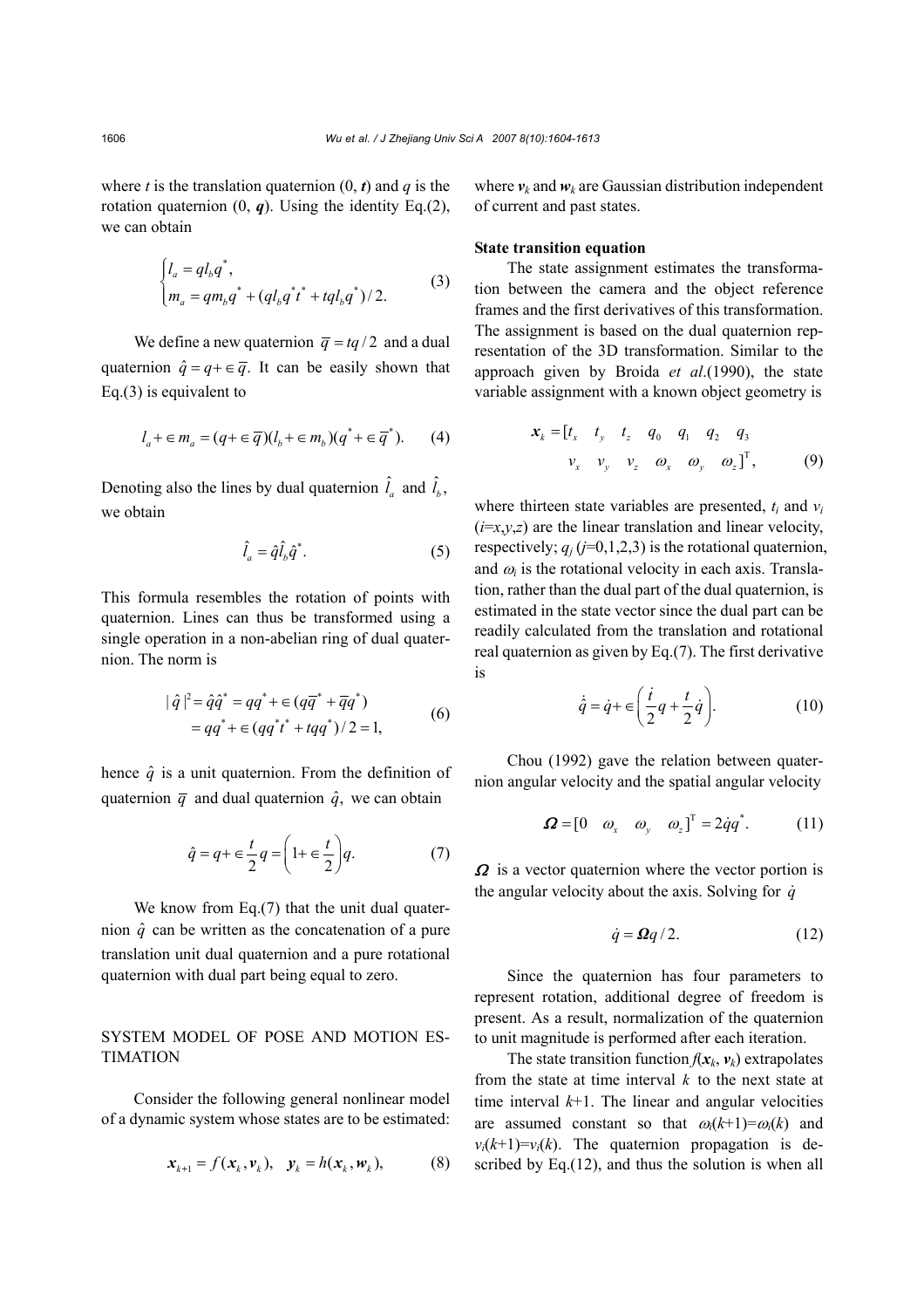$\omega_i$  are constant, after simplification

$$
q(t_{k+1}) = \left[ I \cos(|\omega| \tau/2) + \mathbf{\Omega} \frac{2}{|\omega|} \sin(|\omega| \tau/2) \right] q(t_k)
$$
  
=  $Q_i q(t_k)$ ,  $\tau$  is the sampling time, (13)

the complete state transition comes to be

$$
\mathbf{x}_{k+1} = [t_x + \tau v_x \quad t_y + \tau v_y \quad t_z + \tau v_z \quad Q_t q(t_k)
$$
  

$$
v_x \quad v_y \quad v_z \quad \omega_x \quad \omega_y \quad \omega_z]^T. \tag{14}
$$

#### **Measurement equation**

A pinhole camera model as shown in Fig.1 is used, where the lens center is the camera reference origin. The first step is to transform the object coordinates to the camera reference. Next, the *x* and *y* coordinates of the object projected onto the image plane are found. Given image coordinates  $p(x, y)$  and camera coordinates  $P(x_c, y_c, z_c)$ , these relations are

$$
x = Fx_c / z_c, \ y = Fy_c / z_c,
$$
 (15)

where  $F$  is the focal length.



**Fig.1 The pinhole camera model**

The result of the perspective projection from the 3D lines is a set of dual vector quaternion coplanar lines located in the image plane. A format is needed to compare these transformed lines with line features measured from the acquired images. The format used for representing these lines is an  $(x_{lp}, y_{lp})$  point called line point, which is defined as the intersection of the line feature with a line passing through the image origin that is perpendicular to the line feature. The definition of the line point on the image plane is illustrated in Fig.2.



**Fig.2 Definition of the line point in 2D image plane**

The projected line lies in a plane defined by the 3D line and the projection center. This plane is described by

$$
m_{x}x_{c} + m_{y}y_{c} + m_{z}z_{c} = 0, \qquad (16)
$$

which intersects the image plane at  $z_c = F$ . The result is an equation of the projected line in the  $z_c = F$  plane:

$$
m_{x}x_{i} + m_{y}y_{i} + m_{z}F = 0, \qquad (17)
$$

where  $x_i$  and  $y_i$  are the image plane coordinates. The direction vector of the image line is

$$
I_{i} = \left[ -\frac{m_{y}}{\sqrt{m_{x}^{2} + m_{y}^{2}}} \frac{m_{x}}{\sqrt{m_{x}^{2} + m_{y}^{2}}} 0 \right]^{T}.
$$
 (18)

The line point is calculated from the dual vector image line as

$$
x_{lp} = l_{iy} m_{iz}, \ y_{lp} = -l_{ix} m_{iz}. \tag{19}
$$

In terms of 3D dual vector components,

$$
x_{lp} = F \frac{m_x m_z}{m_x^2 + m_y^2}, \ y_{lp} = F \frac{m_y m_z}{m_x^2 + m_y^2}.
$$
 (20)

Measurement equation  $h(x_k, w_k)$  is comprised of the line point equations obtained from each line given in Eq.(20). For the parameter *m* in measurement Eq.(20), when the initial normal vector  $m<sub>m</sub>$  is given, the transformed normal vector *m* can be computed from equation quaternion multiplication.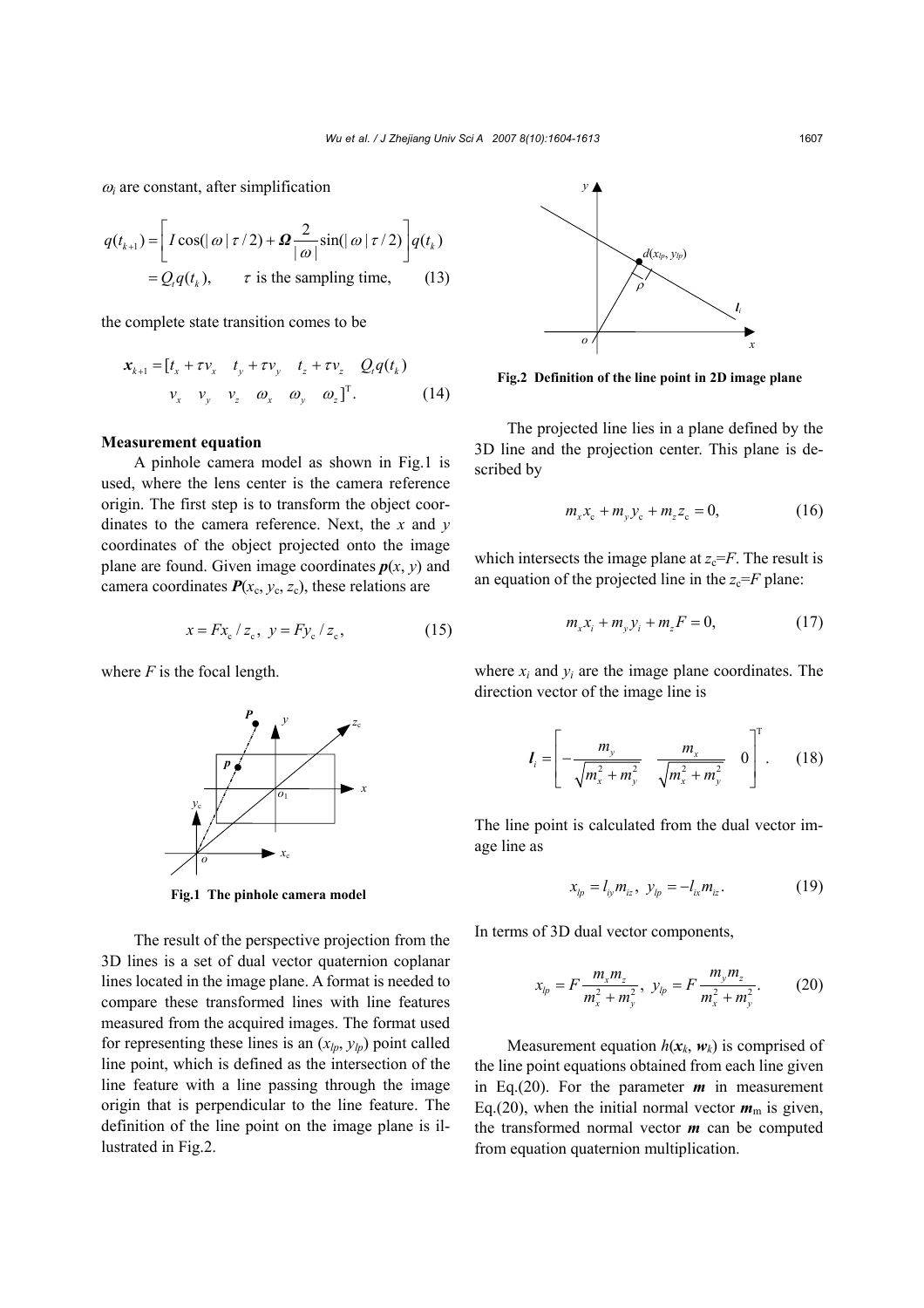## NONLINEAR FILTER METHODS

We present a brief description of the EKF, UKF and GPF based on (Julier and Uhlmann, 2004) and (Kotecha and Djuric, 2003) for better understanding of the paper in this section.

## **Extended Kalman filter**

The EKF is a minimum mean-square-error (MMSE) estimator based on the Taylor series expansion of nonlinear function. Using only the linear expansion terms, it is easy to derive the following update equations for the mean and covariance of the Gaussian approximation to the posterior distribution of the states:

1. Initialize with

$$
\bar{x}_0 = E[x_0], \ \bm{P}_0 = E[(x_0 - \bar{x}_0)(x_0 - \bar{x}_0)^T].
$$
  
2. For  $k=1, 2, ..., M$ 

(1) Time update

$$
\begin{cases} \overline{\mathbf{x}}_{k|k-1} = f(\hat{\mathbf{x}}_{k-1}, 0), \\ \mathbf{P}_{k|k-1} = \mathbf{F}_k \mathbf{P}_{k-1} F_k^{\mathrm{T}} + \mathbf{G}_k \mathbf{Q}_k \mathbf{G}_k^{\mathrm{T}}. \end{cases} (21)
$$

(2) Measurement update equations

$$
\begin{cases}\nK_{k} = P_{k|k-1} H_{k}^{\mathrm{T}} \left[ U_{k} R_{k} U_{k}^{\mathrm{T}} + H_{k} P_{k|k-1} H_{k}^{\mathrm{T}} \right]^{-1}, \\
\hat{x}_{k} = \overline{X}_{k|k-1} + K_{k} (y_{k} - g(\overline{X}_{k|k-1}), 0)), \\
P_{k} = P_{k|k-1} - K_{k} H_{k} P_{k|k-1},\n\end{cases}
$$
\n(22)

where  $Q_k$  is the process noise covariance,  $R_k$  is the measurement noise covariance, and  $K_k$  is the Kalman gain.  $\mathbf{F}_k$  and  $\mathbf{G}_k$  are the Jacobians of the process model and  $H_k$  and  $U_k$  are the Jacobians of the observed model.

## **Unscented Kalman filter**

The complete UKF algorithm that updates the mean and covariance of the Gaussian approximation to the posterior distribution of the states is given as follows [More details can be found in (Julier and Uhlmann, 2004)]:

1. Initialize with

$$
\overline{\mathbf{x}}_0 = E[\mathbf{x}_0], \ \mathbf{P}_0 = E[(\mathbf{x}_0 - \overline{\mathbf{x}}_0)(\mathbf{x}_0 - \overline{\mathbf{x}}_0)^T].
$$

2. For *k*=1, 2, …, *M* (1) Calculate the sigma points and the weights

$$
\begin{cases}\n\chi_{0,k-1} = \overline{x}, \\
\chi_{i,k-1} = \overline{x} + \left(\sqrt{(n_x + \lambda)P_k}\right)_i, \ i = 1, \cdots, n_x, \\
\chi_{i,k-1} = \overline{x} - \left(\sqrt{(n_x + \lambda)P_k}\right)_i, \ i = n_x + 1, \cdots, 2n_x, \\
W_0^{(m)} = \lambda/(n_x + \lambda), \\
W_0^{(c)} = \lambda/(n_x + \lambda) + (1 - \alpha^2 + \beta), \\
W_i^{(m)} = W_i^{(c)} = 1/[2(n_x + \lambda)], \ i = 1, \cdots, 2n_x,\n\end{cases}
$$

where  $n_x$  is the dimension of the state vector,  $\alpha$  determines the spread of the sigma points around  $\bar{x}$  and is usually set to a small positive value.  $\kappa$  is a secondary scaling parameter which is usually set to 0, and  $\beta$ is used to incorporate prior knowledge of the distribution of *x* (for Gaussian distributions,  $\beta$ =2 is optimal).  $(\sqrt{(n_x + \lambda)P_k})$  is the *i*th row of the matrix square root.  $\lambda$  is defined by  $\lambda = \alpha^2 (n_x + \kappa) - n_x$ .

(2) Time update

$$
\begin{cases}\n\chi_{i,k|(k-1)} = f(\chi_{i,(k-1)}), & \bar{x}_{k|(k-1)} = \sum_{i=0}^{2n_x} W_i^{(m)} \chi_{i,k|(k-1)}, \\
P_{k|(k-1)} = \sum_{i=0}^{2n_x} W_i^{(c)} [\chi_{i,k|(k-1)}^x - \bar{x}_{k|(k-1)}] [\chi_{i,k|(k-1)}^x - \bar{x}_{k|(k-1)}^x]^T + \mathbf{Q}_k, \\
\gamma_{i,k|(k-1)} = h(\chi_{i,k|(k-1)}^x, \chi_{i,k-1}^n), & \bar{y}_{k|(k-1)} = \sum_{i=0}^{2n_x} W_i^{(m)} \gamma_{i,k|(k-1)}.\n\end{cases}
$$
\n(24)

(3) Measurement update equations

$$
\begin{cases}\nP_{y_k y_k} = \sum_{i=0}^{2n_x} W_i^{(c)} [\gamma_{i,k|(k-1)} - \overline{y}_{k|(k-1)}] [\gamma_{i,k|(k-1)} - \overline{y}_{k|(k-1)}]^T + R_k, \\
P_{x_k y_k} = \sum_{i=0}^{2n_x} W_i^{(c)} [\chi_{i,k|(k-1)} - \overline{x}_{k|(k-1)}] [\gamma_{i,k|(k-1)} - \overline{y}_{k|(k-1)}]^T, \\
K_k = P_{x_k y_k} P_{y_k y_k}^{-1}, \quad \overline{x}_k = \overline{x}_{k|(k-1)} + K_k (y_k - \overline{y}_{k|(k-1)}), \\
P_k = P_{k|(k-1)} - K_k P_{y_k y_k} K_k^T,\n\end{cases}
$$
\n(25)

where  $Q_k$  is the process noise covariance,  $R_k$  is the measurement noise covariance, and  $K_k$  is the Kalman gain.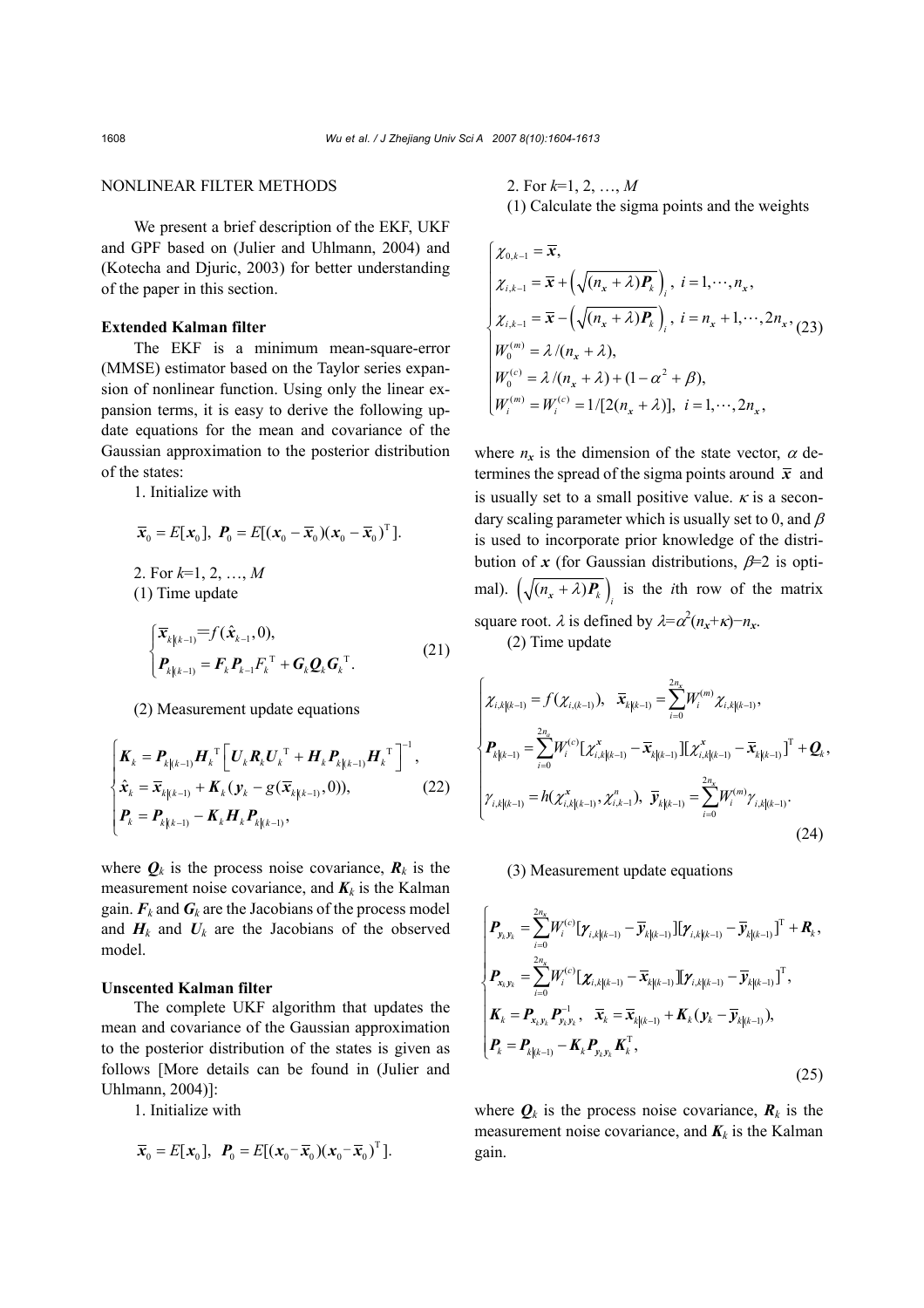#### **Gaussian particle filter**

From Corollary 1 of (Kotecha and Djuric, 2003), we may deduce that GPF provides better approximations to the integrations involved in the update processes than EKF and UKF in the presence of severe nonlinearities. The complete GPF algorithm that updates the mean and covariance of the Gaussian approximation to the posterior distribution of the states is given as follows [More details can be found in (Kotecha and Djuric, 2003)]:

1. Initialize with

$$
\overline{\mathbf{x}}_0 = E[\mathbf{x}_0], \ \mathbf{P}_0 = E[(\mathbf{x}_0 - \overline{\mathbf{x}}_0)(\mathbf{x}_0 - \overline{\mathbf{x}}_0)^T].
$$

2. GPF measurement update algorithm

(1) Draw samples from the important function  $q(\mathbf{x}_k | \mathbf{y}_{1:k})$  and denote them as  $\{\mathbf{x}_k^{(j)}\}_{j=1}^N$  (*N* is the number of sample particles).

(2) Obtain the weights by

$$
w_k^{(i)} = \frac{p(\mathbf{y}_k \mid \mathbf{x}_{k|k}^{(i)}) N(\mathbf{x}_k^{(i)}; \hat{\mathbf{x}}_{k|k-1}, \mathbf{P}_{k|k-1}^{xx})}{q(\mathbf{x}_{k|k}^{(i)}; \mathbf{x}_k \mid \mathbf{y}_{1:k})}.
$$
 (26)

(3) Normalize the weights as

$$
\tilde{w}_{k}^{(j)} = w_{k}^{(j)} / \sum_{j=1}^{N} w_{k}^{(j)}.
$$
\n(27)

(4) Estimate the mean and covariance by

$$
\begin{cases}\n\hat{\mathbf{x}}_{k|k} = \sum_{i=1}^{N} \tilde{w}_k^{(i)} \mathbf{x}_{k|k}^{(i)}, \n\mathbf{P}_{k|k}^{\mathbf{x}} = \sum_{i=1}^{N} \tilde{w}_k^{(i)} (\mathbf{x}_{k|k}^{(i)} - \hat{\mathbf{x}}_{k|k}) (\mathbf{x}_{k|k}^{(i)} - \hat{\mathbf{x}}_{k|k})^{\mathrm{T}}.\n\end{cases}
$$
\n(28)

## 3. GPF time update algorithm

(1) Retain weighted samples of  $p(x_k|y_{0:k})$  obtained in the measurement update and denote them as  $\{ \mathbf{x}_{k}^{(j)}, \mathbf{w}_{k}^{(j)} \}_{j=1}^{N}$ .

(2) For  $j=1,...,N$ , sample from  $p(x_{k+1} | x_k = x_k^{(j)})$ to obtain  $\{x_{k+1}^{(j)}\}_{j=1}^N$ .

(3) Compute the mean and covariance as

$$
\begin{cases}\n\hat{\mathbf{x}}_{(k+1)|k} = \sum_{i=1}^{N} w_k^{(i)} \mathbf{x}_{(k+1)|k}^{(i)}, & (29) \\
P_{(k+1)|k}^{\mathbf{x}} = \sum_{i=1}^{N} w_k^{(i)} \mathbf{x}_{(k+1)|k}^{(i)} (\mathbf{x}_{(k+1)|k}^{(i)})^{\mathrm{T}} - \hat{\mathbf{x}}_{(k+1)|k} \hat{\mathbf{x}}_{(k+1)|k}^{\mathrm{T}}.\n\end{cases}
$$

#### EXPERIMENTS

To demonstrate the pose and motion estimation performance of EKF, UKF and GPF, a target object with four coplanar points in a rectangular pattern is simulated, and the dimensions and the shape of the four points target is shown in Fig.3. The noisy image plane feature locations are used as inputs along with a priori knowledge, and a pinhole camera model with a known effective focal length is used in the simulation.



**Fig.3 Four-point coplanar target used in the simulation experiment**

The assumed initial state and the true initial state are shown in Table 1 (the assumed initial state is far from the true initial state). The initial error covariance matrix  $P_0 = E[(x_0 - \overline{x}_0)(x_0 - \overline{x}_0)^T]$  and the diagonal elements of process noise matrix  $Q_k$  are 10<sup>-5</sup>, the off-diagonal elements of  $\mathbf{Q}_k$  are zero. The input noise is Gaussian with a standard deviation of 0.02 mm. Based on this noise level, the measurement error covariance matrix has diagonal elements of 0.0004 mm<sup>2</sup> for each measured variable.

We compare the estimation performance of the EKF, UKF and GPF based on the following metrics:

$$
MSE_x = \frac{1}{n} \sum_{k=1}^n (\boldsymbol{x}_k - \hat{\boldsymbol{x}}_k)(\boldsymbol{x}_k - \hat{\boldsymbol{x}}_k)^{\mathrm{T}}.
$$
 (30)

| TUMIN T. TI UN UNU UMMININU INITIHI MUTAN |                  |    |           |            |             |       |       |                        |          |            |                             |            |            |
|-------------------------------------------|------------------|----|-----------|------------|-------------|-------|-------|------------------------|----------|------------|-----------------------------|------------|------------|
| Initial state                             | Translation (mm) |    |           | Ouaternion |             |       |       | Linear velocity (mm/s) |          |            | Rotational velocity (rad/s) |            |            |
|                                           |                  |    | $\iota_z$ | $q_0$      | $q_1$       | $q_2$ | $q_3$ | $v_x$                  | $V_{12}$ | $V_{\tau}$ | $\omega_{r}$                | $\omega$   | $\omega_z$ |
| True                                      | 10               | 10 | 1000      |            |             |       |       | $\rightarrow$          |          | —          | $-0.03$                     | 0.05       | $-0.20$    |
| Assumed                                   |                  |    | 500       | 0.9        | $0_{\cdot}$ | $0$ . | 0.1   | 0.01                   | 0.01     | $\rm 0.01$ | $0.01\,$                    | $\rm 0.01$ | 0.01       |

**Table 1 True and assumed initial states**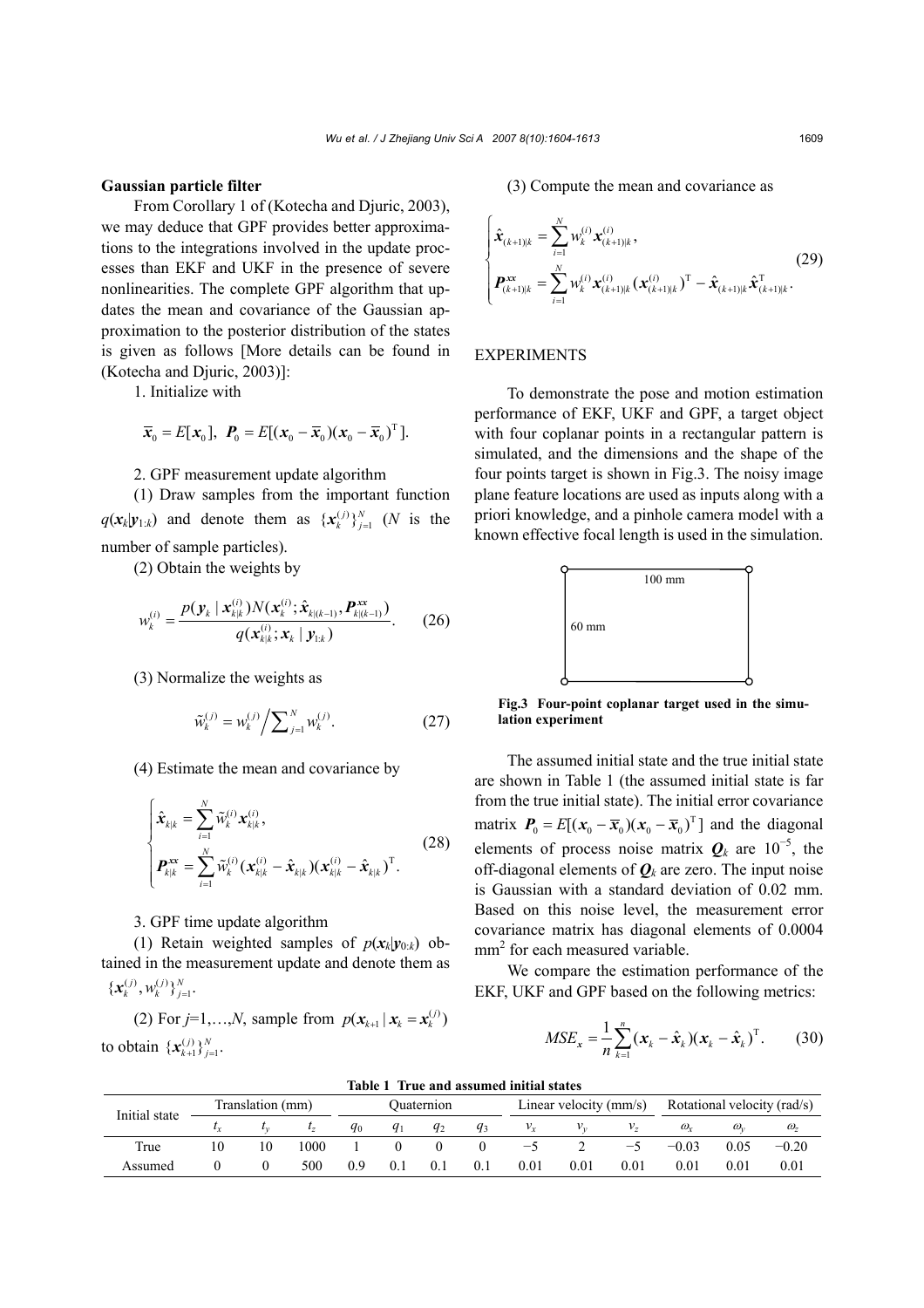To enable a fair result of the estimation proposed in this paper, the estimation is averaged across a Monte Carlo simulation consisting of 50 runs. Each run is carried out with a different noise sample, and the simulation is run for 30 s with a measurement interval of 0.1 s. The pose and motion estimation results with *N*=200 particles are shown in Fig.4. Fig.5 shows the *MSE* for 50 random realizations with *N*=200 particles. The average *MSE* is plotted in Fig.6. We can see from Fig.6 that GPF performs better than EKF and UKF except that the performance of GPF is slightly worse than UKF on  $q_0$  and  $q_3$ . A comparison of computation time is also shown in Fig.7 for simulation implemented on a 1.5 GHz Intel Pentium processor using MATLAB. Note that as expected, the computation time for GPF is much higher than that for EKF and UKF. However, much reduction in computation time can be expected for the GPF when

it is implemented in parallel computer (Kotecha and Djuric, 2003).

## **CONCLUSION**

An imaging technique with a single camera along with a reference object to calculate estimations for relative six degrees-of-freedom position and orientation as well as the associated velocity estimation is proposed in this paper. The system model is based on line features and a dual quaternion parameterization for the 3D transformation. The indirect measurement solutions of pose and motion from monocular vision are presented based on EKF, UKF and GPF respectively with simulation data. From the simulation results, we can see that GPF has improved performance over that of EKF and UKF for monocular vision-based pose and motion estimation.



**Fig.4 Pose and motion estimation results (average of 50 runs) with initialized value [0 0 500 0.01 0.01 0.01 0.01 0.01 0.01 0.01 0.9 0.1 0.1]. "True" refers to the true state**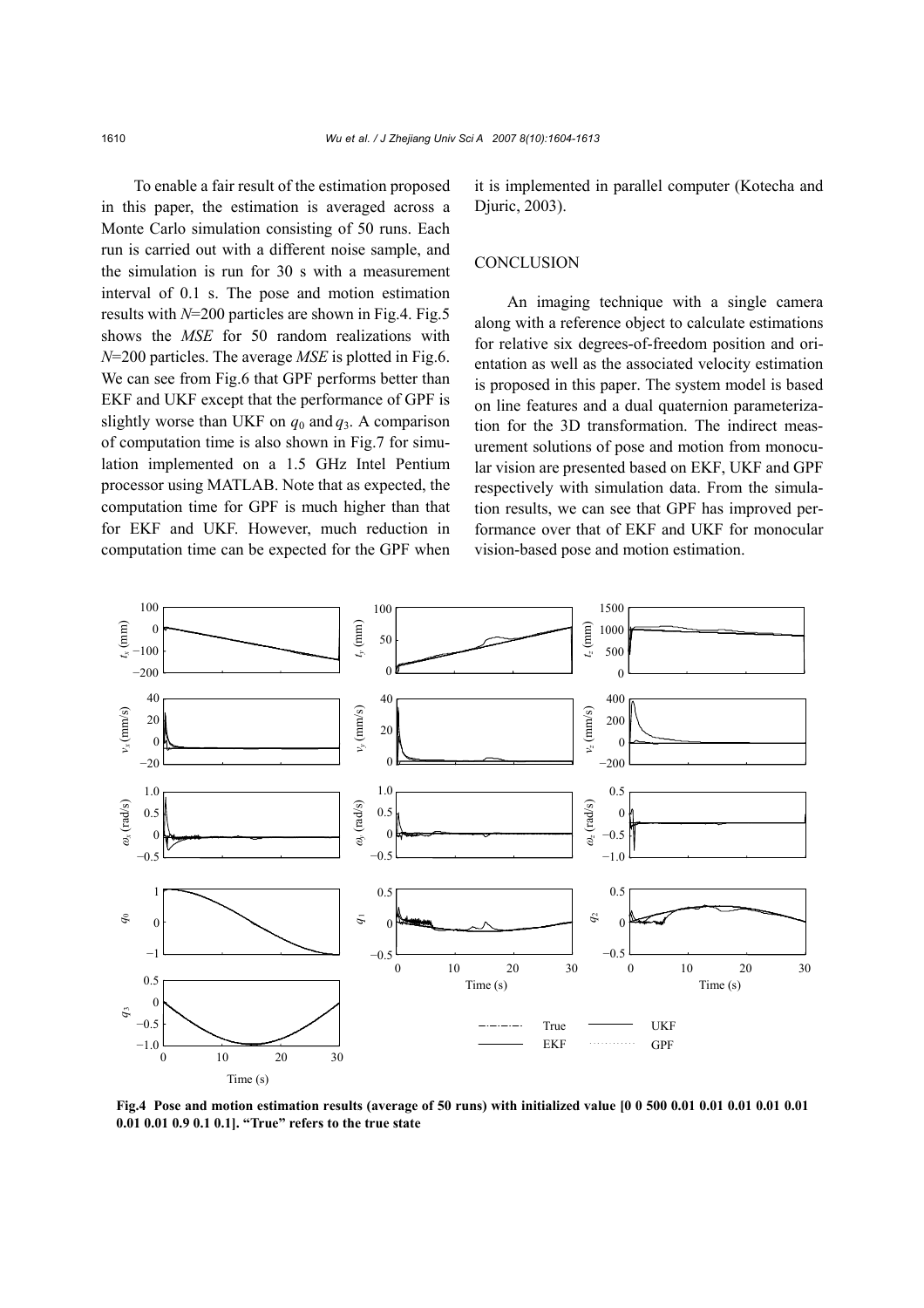

**Fig.5 Mean square error comparison of EKF, UKF and GPF with 50 random realizations**



**Fig.6 Performance comparison of EKF, UKF and GPF with average mean square error of 50 realizations**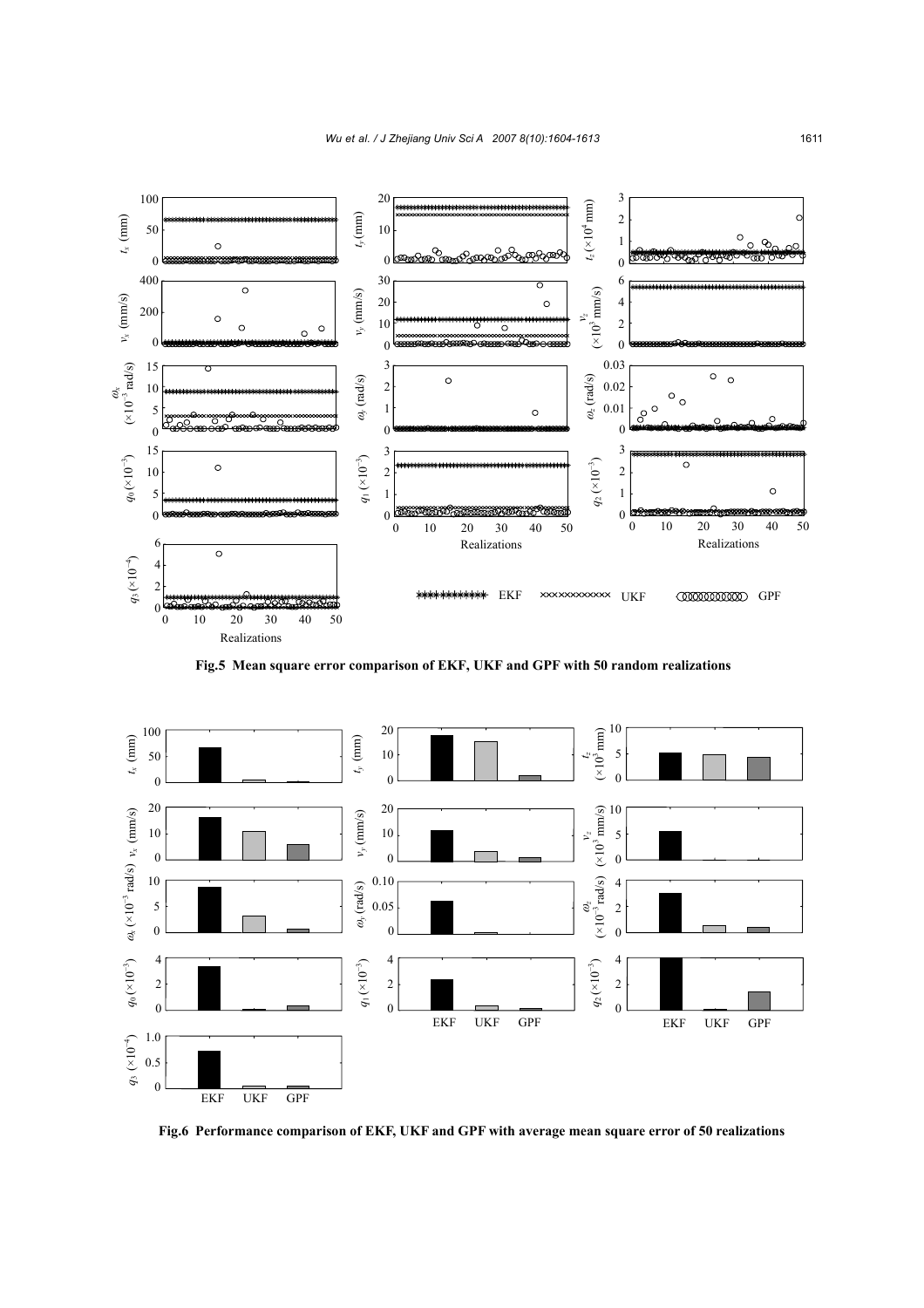

**Fig.7 Computation time (per realization) comparison of EKF, UKF and GPF**

#### **References**

- Aggarwal, N., Karl, W.C., 2006. Line detection in images through regularized hough transform. *IEEE Trans. on Image Processing*, **15**:582-591. [doi:10.1109/TIP.2005. 863021]
- Andreff, N., Espiau, B., Horaud, R., 2002. Visual servoing from lines. *Int*. *J*. *Robot*. *Res*., **21**:679-700. [doi:10.1177/ 027836402761412430]
- Ansar, A., Daniilidis, K., 2003. Linear pose estimation from points or lines. *IEEE Trans. on Pattern Anal*. *Machine Intell*., **25**:578-589. [doi:10.1109/TPAMI.2003.1195992]
- Aytac, T., Barshan, B., 2002. Differentiation and localization of targets using infrared sensors. *Opt. Commun*., **210**:25- 35. [doi:10.1016/S0030-4018(02)01732-7]
- Blais, F., Beraldin, J.A., 2001. Comparison of Pose Estimation Methods of a 3D Laser Tracking System Using Triangulation and Photogrammetry Techniques. SPIE Proc., Electronic Imaging, Videometrics and Optical Methods for 3D Shape Measurement VII. San Jose, California, USA, **4309**:185-194.
- Broida, J., Chandrashekhar, S., Chellappa, R., 1990. Recursive 3-d motion estimation from a monocular image sequence. *IEEE Trans. on Aeros. Electron. Syst.*, **26**:639-656. [doi:10.1109/7.55557]
- Burl, J.B., 1993. A reduced order extended Kalman filter for sequential images containing a moving object. *IEEE Trans. on Image Processing*, **2**:285-295. [doi:10.1109/83. 236537]
- Chang, C.C., Tsai, W.H., 1999. Reliable determination of object pose from line features by hypothesis testing. *IEEE Trans. on Pattern Anal*. *Machine Intell*., **21**:1235-1241. [doi:10.1109/34.809118]
- Chen, H.H., 1991. A Screw Motion Approach to Uniqueness Analysis of Head-eye Geometry. IEEE Conf. on Computer Vision and Pattern Recognition. Mau, KI, USA, p.145-151. [doi:10.1109/CVPR.1991.139677]
- Chou, J.C.K., 1992. Quaternion kinematic and dynamic differential equations. *IEEE Trans. on Rob. Autom.*, **8**:53-64. [doi:10.1109/70.127239]
- Daniilidis, K., 1999. Hand-eye calibration using dual quaternions. *Int*. *J*. *Robot*. *Res*., **18**:286-298. [doi:10.1177/02783 649922066213]
- Deng, L.F., Wilson, W.J., Janabi-Sharifi, F., 2005. Decoupled EKF for Simultaneous Target Model and Relative Pose

Estimation Using Feature Points. IEEE Conf. on Control Application. Toronto, Canada, p.749-754.

- Dijk, E., Berkel, K., Aarts, R., Loenen, E., 2003. Ultrasonic 3D Position Estimation Using a Single Base Station. First European Symposium on Ambient Intelligence. Veldhoven, the Netherlands, p.133-148.
- Diosi, A., Taylor, G., Kleeman, L., 2005. Interactive SLAM using Laser and Advanced Sonar. IEEE Conf. on Robotics and Automation. Barcelona, Spain, p.1103-1108.
- Hazas, M., Ward, A., 2002. A Novel Broadband Ultrasonic Location System. Conf. on Ubiquitous Computing. Göteborg, Sweden, p.264-280.
- Julier, S.J., Uhlmann, J.K., 2004. Unscented filtering and nonlinear estimation. *Proc. IEEE*, **92**:401-422. [doi:10. 1109/JPROC.2003.823141]
- Kim, G.H., Kim, J.S., Hong, K.S., 2005. Vision-based Simultaneous Localization and Mapping with Two Cameras. IEEE Conf. on Intelligent and Systems. Alberta, Canada, p.1671-1676.
- Kotecha, J.H., Djuric, P.M., 2003. Gaussian particle filtering. *IEEE Trans. on Signal Processing*, **51**:2592-2601. [doi:10.1109/TSP.2003.816758]
- Lin, H.H., Tsai, C.C., Hsu, J.C., Chang, C.F., 2003. Ultrasonic Self-localization and Pose Tracking of an Autonomous Mobile Robot Via Fuzzy Adaptive Extended Information Filtering. IEEE Conf. on Robotics and Automation, Taipei, Taiwan, p.1283-1290.
- Miro, J.V., Dissanayake, G., Zhou, W.Z., 2005. Vision-based SLAM Using Natural Features in Indoor Environments. Conf. on Intelligent Sensors, Sensor Networks and Information Processing. Melbourne, Australia, p.151-156.
- Pages, J., Collewet, C., Chaumette, F., Salvi, J., 2005. Visual Servoing by Means of Structured Light for Plane-to-Plane Positioning. Technical Report 5579, INRIA.
- Porta, J.M., Kröse, B.J.A, 2003. Vision-based Localization for Mobile Platforms. First European Symp. on Ambient Intelligence. Veldhoven, the Netherlands, p.209-219.
- Rehbinder, H., Ghosh, B.K., 2003. Pose estimation using line-based dynamic vision and inertial sensors. *IEEE Trans. on Autom. Control*, **48**:186-199. [doi:10.1109/TAC. 2002.808464]
- Sarcinetti-Filho, M., Bastos-Filho, T., Freitas, R., 2003. Mobile Robot Navigation Via Reference Recognition Based on Ultrasonic Sensing and Monocular Vision. Conf. on Advanced Robotics. Coimbra, Portugal, p.204-209.
- Shademan, A., Janabi-Sharifi, F., 2005. Sensitivity Analysis of EKF and Iterated EKF Pose Estimation for Position-based Visual Servoing. IEEE Conf. on Control Applications. Toronto, Canada, p.755-760.
- Shakernia, O., Ma, Y., Koo, T., Sastry, S., 1999. Landing an unmanned air vehicle: vision based motion estimation and nonlinear control. *Asian J*. *Control*, **1**:128-145.
- Takahashi, S., Ghosh, B.K., 2001. Motion and Shape Parameters Identification with Vision and Range. American Control Conf., **6**:4626-4631.